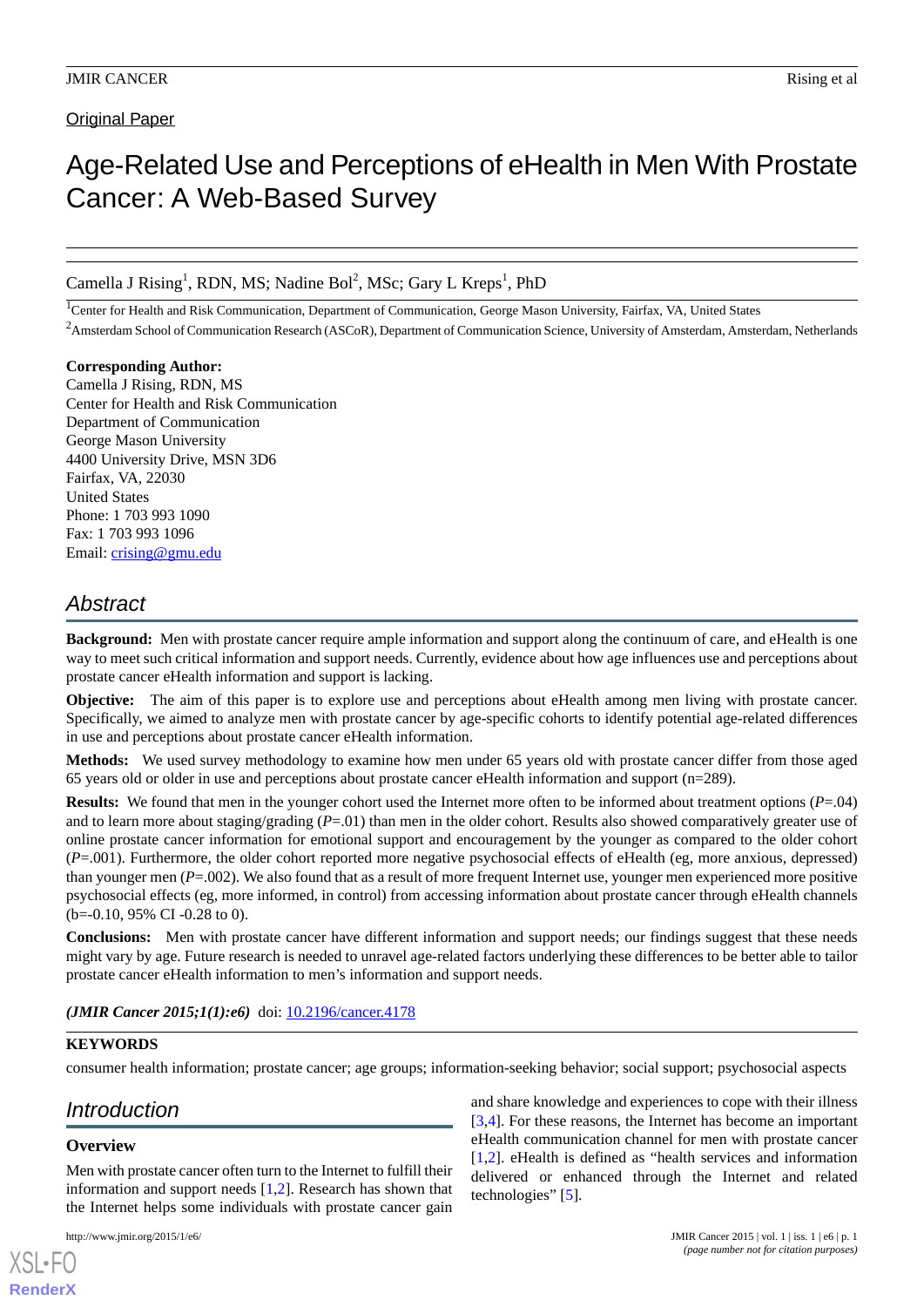Although diagnosed more often in older adulthood, or at the median age of 66 years old [[6\]](#page-10-5), diagnosis of prostate cancer among younger men has more than doubled over the past two decades [\[7,](#page-10-6)[8\]](#page-10-7). Age at the time of diagnosis of prostate cancer is a meaningful factor to consider given the fact that younger men typically live with the consequences of the disease and treatment for a longer amount of time [\[9](#page-10-8)]. On the other hand, older men may experience prostate cancer complicated by age-related comorbidities, such as vascular diseases, other cancers, and infections [\[10\]](#page-10-9). Ensuring that appropriate and useful prostate cancer eHealth information is available for audiences of diverse ages and life stages is important, given these considerations.

To deepen the understanding of the reasons for using eHealth information and the perceived psychosocial effects of its use, this paper aims to explore use and perceptions about eHealth among younger and older men living with prostate cancer. We refer to younger and older individuals as men under 65 years old and men 65 years and older, respectively. These two age groups have been found worthy of separate analysis in several studies on adulthood development [[11\]](#page-10-10) and disease in adulthood [[12\]](#page-10-11). Moreover, dividing individuals into these two cohorts is justified by the median age at diagnosis of prostate cancer, which is 66 years old  $[6]$  $[6]$ .

#### **Use and Experience of Prostate Cancer eHealth**

In 2013, nearly 80% of adults aged 45 to 64 years had Internet access compared to a little less than 60% of adults aged 65 and over [[13\]](#page-10-12). Although the gap in use between younger and older adults is narrowing, older adults also use eHealth for cancer information less frequently than their younger counterparts [[14](#page-10-13)[,15](#page-10-14)].

When evaluating prostate cancer eHealth and age, it is important to consider that using the Internet does not necessarily mean that individuals find what they seek online or that they perceive the information in the same way. This is often referred to as eHealth literacy, the ability to seek, find, understand, and act on health information from electronic sources to solve a health problem [[16\]](#page-10-15), and eHealth literacy is considered lower among older adults [[17\]](#page-10-16). Moreover, older adults often suffer from a decline in basic abilities, such as cognitive (eg, decreased working memory) and sensory (eg, decreased visual acuity) impairments [[18\]](#page-10-17), which makes their user experience online different from adults under 65 years of age.

Considering these age-related differences with respect to Internet use and experience, we expect that when compared to younger men with prostate cancer, older men in our study will use the Internet less frequently in general, as well as less frequently specifically for prostate cancer information and/or support (Hypothesis 1a [H1a]). We also expect that older men will have a more negative experience using the Internet in general and in relationship to prostate cancer information and/or support when compared to their younger counterparts (Hypothesis 1b [H1b]).

#### **Reasons for Using Prostate Cancer eHealth**

Prostate cancer eHealth is as varied as the challenges men with prostate cancer face. Examples include information about cancer staging and grading (Gleason score), available treatments,

[XSL](http://www.w3.org/Style/XSL)•FO **[RenderX](http://www.renderx.com/)**

treatment decision-making tools (nomograms) [\[19](#page-10-18)], and more complex eHealth tools that address a variety of information and support needs [[20,](#page-10-19)[21](#page-11-0)]. Such tools may appeal to men's desire for autonomy and security in their treatment decisions [[1\]](#page-10-0).

Other manifestations of prostate cancer eHealth focus on opportunities to find support from others through online tools, such as online support groups [[1](#page-10-0)[-3](#page-10-2)]. Online support groups may be a particularly attractive means of communication about sensitive prostate cancer topics [\[3](#page-10-2)]. They offer the opportunity to maintain anonymity, lurk, cast aside social constraints associated with face-to-face interactions, and interact regardless of location, which some men may find beneficial [\[3](#page-10-2),[22\]](#page-11-1).

Although eHealth resources for prostate cancer are abundantly available online, issues concerning the applicability of these eHealth resources across diverse audiences needs further investigation. Given the scarcity of prior work on the specific age-related differences in reasons for using prostate cancer eHealth, we propose the first research question (RQ1): Are there differences between younger and older men living with prostate cancer in reasons for using prostate cancer eHealth for information and support?

#### **Effects of Using Prostate Cancer eHealth**

To date, there are few studies that have focused on the perceived psychosocial effects of using prostate cancer eHealth. Some researchers, such as Dickerson et al [\[2](#page-10-1)], report that use of the Internet for prostate cancer information and support enhances the ability to cope with prostate cancer because it helps men feel more informed, in control, and connected with others. Other researchers have begun to evaluate the psychosocial effects of using specific Web-based support tools. For example, Ruland et al [[20\]](#page-10-19) found that participants who used the multi-featured illness management tool, WebChoice, had significantly less symptom distress than control group participants. These authors also found within-group improvements in depression within the experimental group.

Not all aspects of prostate cancer eHealth are perceived as having positive effects on psychosocial health. Broom [\[3](#page-10-2)] discovered that some men with prostate cancer perceive the anonymity and secrecy of online social support groups, for example, as problematic because unknown, "faceless" individuals may try to deceive them. Men with this perspective generally considered use of this type of eHealth as maladaptive. Expressions of distrust in prostate cancer information found on the Internet has also been found in other studies [[2](#page-10-1)]. Such distrust may be antithetical to the coping process.

Given the lack of a body of research about a range of psychosocial effects of prostate cancer eHealth, consideration of the rigorous literature review of Bjørnes et al [[1\]](#page-10-0) about accessibility of prostate cancer information from health care providers and the Internet may be meaningful. Their literature review highlighted words and phrases from the literature that represent "the positive process" of receiving individualized information through dialogue-based contacts with health care providers (ie, the "gold standard"), including words and phrases that reflect positive experiences and feelings, words and phrases that connect these experiences and feelings to the coping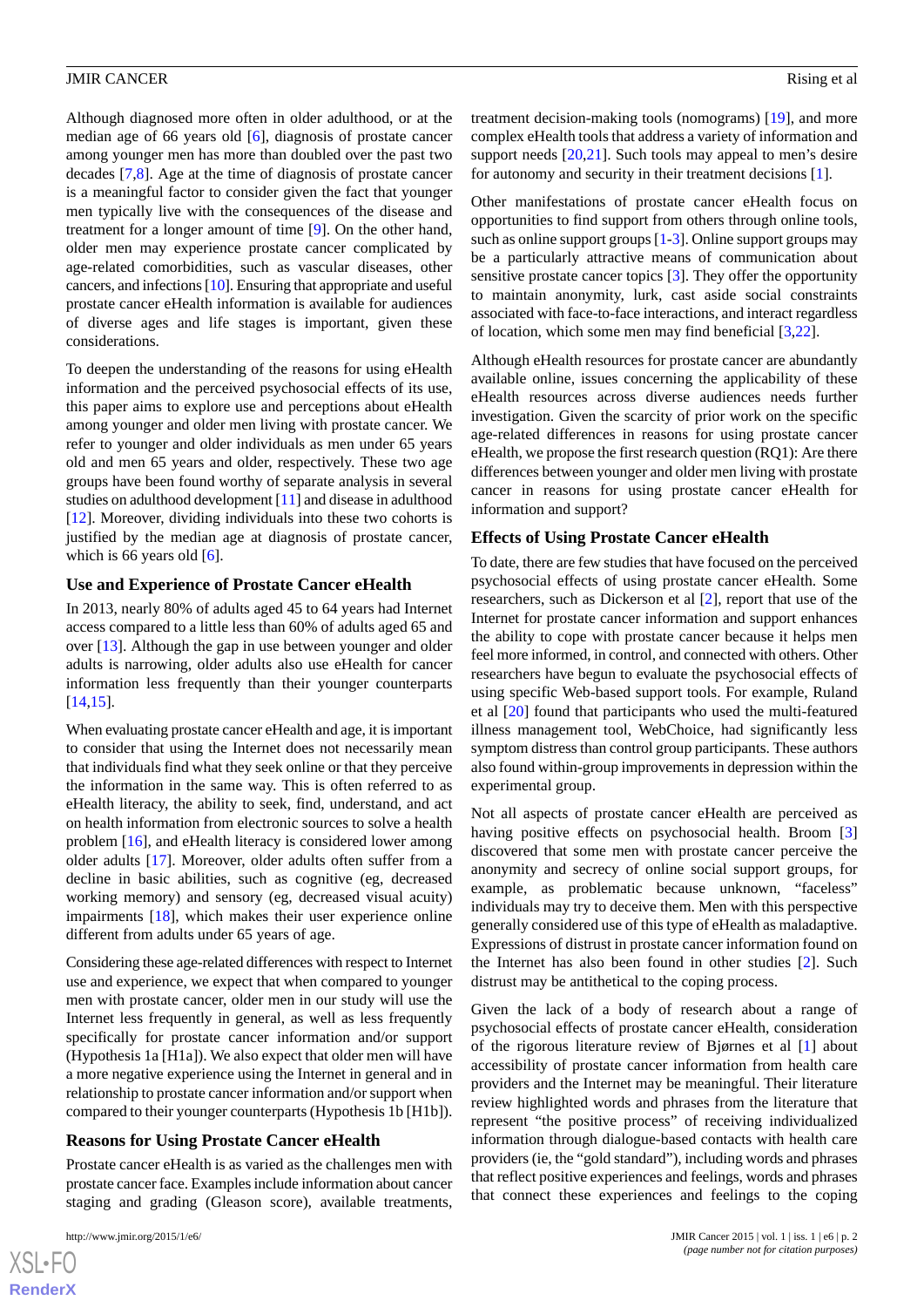process, and how these words and phrases are related to theory (eg, certainty-, security-, and/or empowerment-based theories). These authors also developed a schema of "the negative process" that occurs when information and support are lacking. Words and phrases in the positive dimension included, for example, "being prepared for," "a sense of confidence and control," and "coping." In the negative dimension of the schema, words and phrases included, for example, "suffered in silence and anxiety," "all alone," and "fears of the unknown" [[1\]](#page-10-0).

Since there is not currently a large body of research to support the effect of prostate cancer eHealth on psychosocial outcomes, investigating men's perceptions may enhance understanding of the relationship between eHealth and coping. Since perceptions of prostate cancer eHealth might vary by age, the second research question (RQ2) is posed: Are there differences between younger and older men living with prostate cancer in how prostate cancer eHealth affects positive and negative psychosocial outcomes?

# *Methods*

# **Instrumentation**

To evaluate use and perceptions of prostate cancer eHealth, survey methodology was used. An online questionnaire was designed using multiple types of response scales for closed-ended questions. For bounded continuous scales, Likert-type scale response anchors as described by Vagias [\[23](#page-11-2)] were used with some modifications. The survey was divided into three primary domains of interest in order to address the hypotheses and research questions: (1) Internet behavior and experiences, (2) reasons for using prostate cancer eHealth for information and support needs, and (3) effect on psychosocial indicators. Furthermore, information about personal history and prostate cancer history were assessed to determine the background of the study participants.

To address the third domain, the work of Bjørnes et al [\[1](#page-10-0)] was used to develop a measure of how prostate cancer eHealth influences a broad set of psychosocial outcomes. These positive and negative schema were used to inform the development of our measure since the ways in which eHealth influences psychosocial health have not been widely studied. Using their schema, we conceptualized the positive psychosocial dimension to include the following indicators: feeling informed, in control, able to cope, confident about treatment decision, and connected with others. For the negative psychosocial dimension, we conceptualized the indicators as feeling anxious, depressed, lonely, and scared. By using their schema, we hoped to determine whether we could produce a brief yet reliable measure of psychosocial health [[1\]](#page-10-0).

# **Sampling Strategy and Procedure**

Institutional Review Board (IRB) approval for this study was obtained from George Mason University and Inova Health System. Survey participants were recruited using nonprobability sampling methods, including voluntary and snowball sampling. After obtaining permission from website administrators, recruitment occurred through four online prostate cancer social networks—the "New" Prostate Cancer InfoLink Social Network,

 $X$ SL•F **[RenderX](http://www.renderx.com/)** His Prostate Cancer, the Association of Cancer Online Forums Prostate Problems Mailing List, and a prostate cancer-related email list of Life with Cancer, Inova Health System. All respondents provided informed consent through the questionnaire before the study questions were displayed.

#### **Measures**

#### *Sociodemographic and Prostate Cancer Characteristics*

Sociodemographic characteristics included questions about age, race/ethnicity, and education level. Race/ethnicity included the answer options "African American/Black," "Asian/Pacific Islander," "Hispanic," "Native American/Alaska Native," "White," and "Other"; multiple responses were allowed. Education level was measured using the answer options "high school or less," "some college," "college graduate (Bachelor's degree)," and "graduate degree (Master's degree or above)." Prostate cancer characteristics were assessed by asking about the amount of time since diagnosis and types of treatment. Time since diagnosis was assessed through the answer options "less than 1 year ago," "1-2 years ago," "3-4 years ago," and "5 years ago or more." For type of treatment, participants were asked to select all treatments they had received. They could select "prostatectomy," "radiation (external beam)," "radiation (brachytherapy)," "proton beam therapy," "hormone therapy," "testicle removal," "cryotherapy," "chemotherapy," and "watchful waiting." Other types of treatment not provided as options could be typed in an "other (please specify)" comment field.

# *Internet Behavior and Experiences*

Internet measures included questions about men's Internet behavior and experiences. *Internet use* was measured with the question "how often do you use the Internet?" ( $1 =$  never,  $2 =$ almost never,  $3 = \text{occasionally}, 4 = \text{a moderate amount}, 5 = \text{a}$ great deal). *Internet access* was assessed through the following item selections: "I have easy access to the Internet"  $(1 = \text{strongly})$ disagree,  $2 =$  disagree,  $3 =$  neither agree nor disagree,  $4 =$  agree, 5 = strongly agree). *Level of comfort with the Internet* was measured by "what is your level of comfort when you use the Internet?"  $(1 = not at all comfortable, 2 = slightly comfortable,$ 3 = somewhat comfortable, 4 = very comfortable). *Internet use for prostate cancer information* was assessed with "[...] how often have you used the Internet to find information about prostate cancer?"  $(1 = never, 2 = about once every few months,$  $3 =$  about once a month,  $4 =$  about once a week,  $5 =$  about once a day). *Level of difficulty finding information online* was measured by "[...] was it difficult to find the specific information you were looking for?"  $(1 = never, 2 = almost never, 3 =$ occasionally, 4 = usually, 5 = always). *Level of applicability of the information* was questioned by "[...] did you think that the prostate cancer information on the Internet applied to your personal situation?"  $(1 =$  never,  $2 =$  almost never,  $3 =$ occasionally, 4 = usually, 5 = always). *Trust in online information* was measured by "[...] how much do you trust information about prostate cancer that you get from the Internet?" (1 = never trust, 2 = almost never trust, 3 = occasionally trust,  $4 =$  usually trust,  $5 =$  trust a great deal).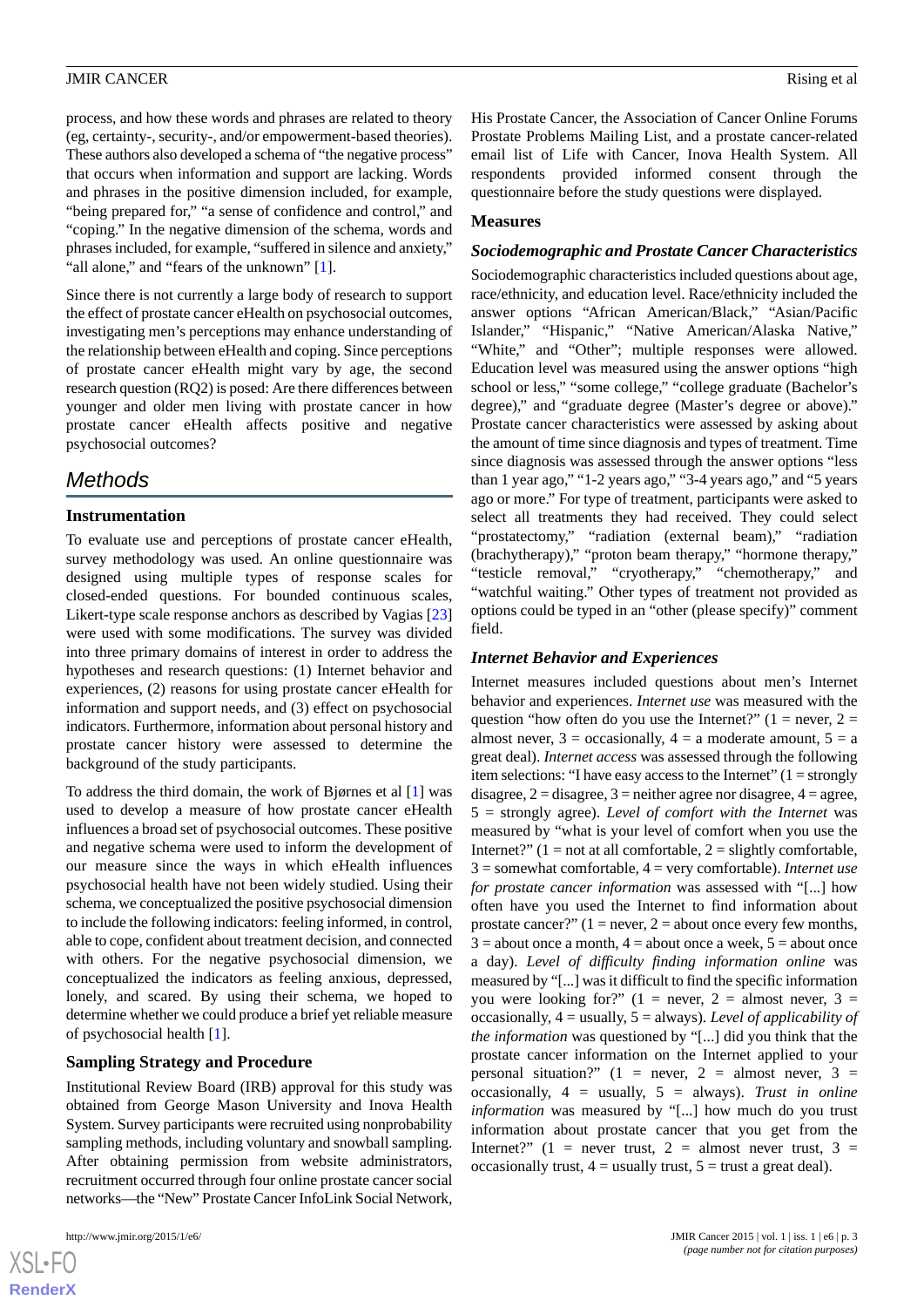#### *Reasons to Use eHealth for Information and Support*

Participants were asked why they used eHealth for information and support. They were provided with 13 information categories to select from, such as "to learn more about staging and/or grading," and five support categories, such as "to read/listen to other men's personal prostate cancer stories." Participants could select as many options as applied.

### *Psychosocial Indicators*

How the Internet influences psychosocial health was measured with 10 items, such as "I feel informed," "I feel in control," and "I feel lonely." All items were provided with the answer options "more," "less," and "no effect." Scores were assigned to each item by giving  $a +1$  when the Internet had affected men with prostate cancer more, a 0 when the Internet had no effect, and a -1 when the Internet had affected them less. Principle Component Analysis (PCA) with varimax rotation distinguished two reliable components: one for the "positive" effects of eHealth (Eigenvalue [EV] = 1.62, explained variance =  $24.23\%$ , alpha  $=$  .70) and one for the "negative" effects of eHealth (EV  $= 3.59$ , explained variance  $= 27.92\%$ , alpha  $= .83$ ). Two sum scales were computed, one representing the positive effects of eHealth and one representing the negative effects of eHealth.

# **Statistical Analysis**

We used descriptives and chi-square statistics to present the sociodemographic and prostate cancer characteristics. To address the first research domain, we tested whether there were differences between men under 65 years old and men 65 years old and older in Internet behavior (H1a) and experiences (H1b). Analysis of variance (ANOVA) tests were conducted with age group as the independent variable and the seven Internet measures as dependent variables. For the purpose of investigating the second domain, we used chi-square statistics to examine the differences between men under 65 years old and men 65 years old and older in reasons for using eHealth

information to address information and support needs (RQ1). To investigate the third and final domain, differences between men under 65 years old and men 65 years old and older in how prostate cancer eHealth impacts psychosocial indicators (RQ2) were examined using Kendall's tau-b correlation coefficients. The relationships between age, Internet measures, and psychosocial indicators were further explored using the conditional process modeling program PROCESS, Model 4 [[24\]](#page-11-3). All indirect effects were subjected to bootstrap analyses with 5000 bootstrap samples and a 95% CI.

# *Results*

#### **Sociodemographic and Prostate Cancer Characteristics**

A total of 402 respondents started the online survey, of which 382 completed the survey (completion rate = 95.0%). Another 93 participants out of 382 (24.3%) chose not to fill out their age, and therefore were excluded from the data as we were not able to analyze age differences in use and perceptions of eHealth information for this group. This resulted in 289 valid cases for data analysis. Our sample of men with prostate cancer were on average 64.91 years old (SD 8.34, range 40-89). Most participants were white (277/289, 95.8%), and almost half of them had a graduate degree (134/289, 46.4%). For analysis, the sample was divided into a cohort of younger men (40-64 years old, 144/289, 49.8%) and older men  $(≥ 65$  years old, 145/289, 50.2%). Older men were more likely to be diagnosed five years ago or more  $(\chi^2_{\vert} = 13.3, P<.001)$ , whereas younger men were more likely to be diagnosed less than one year ago ( $\chi^2$ <sub>1</sub> = 8.5, *P*=.004). In terms of treatments men had undergone, younger men were more likely to have had a prostatectomy than older men ( $\chi^2$ <sub>1</sub> = 13.9, *P*<.001) and older men were more likely to have had hormone therapy than younger men ( $\chi^2$ <sub>1</sub> = 3.8, *P* = .05). [Table 1](#page-4-0) shows an overview of results related to personal and prostate cancer characteristics.

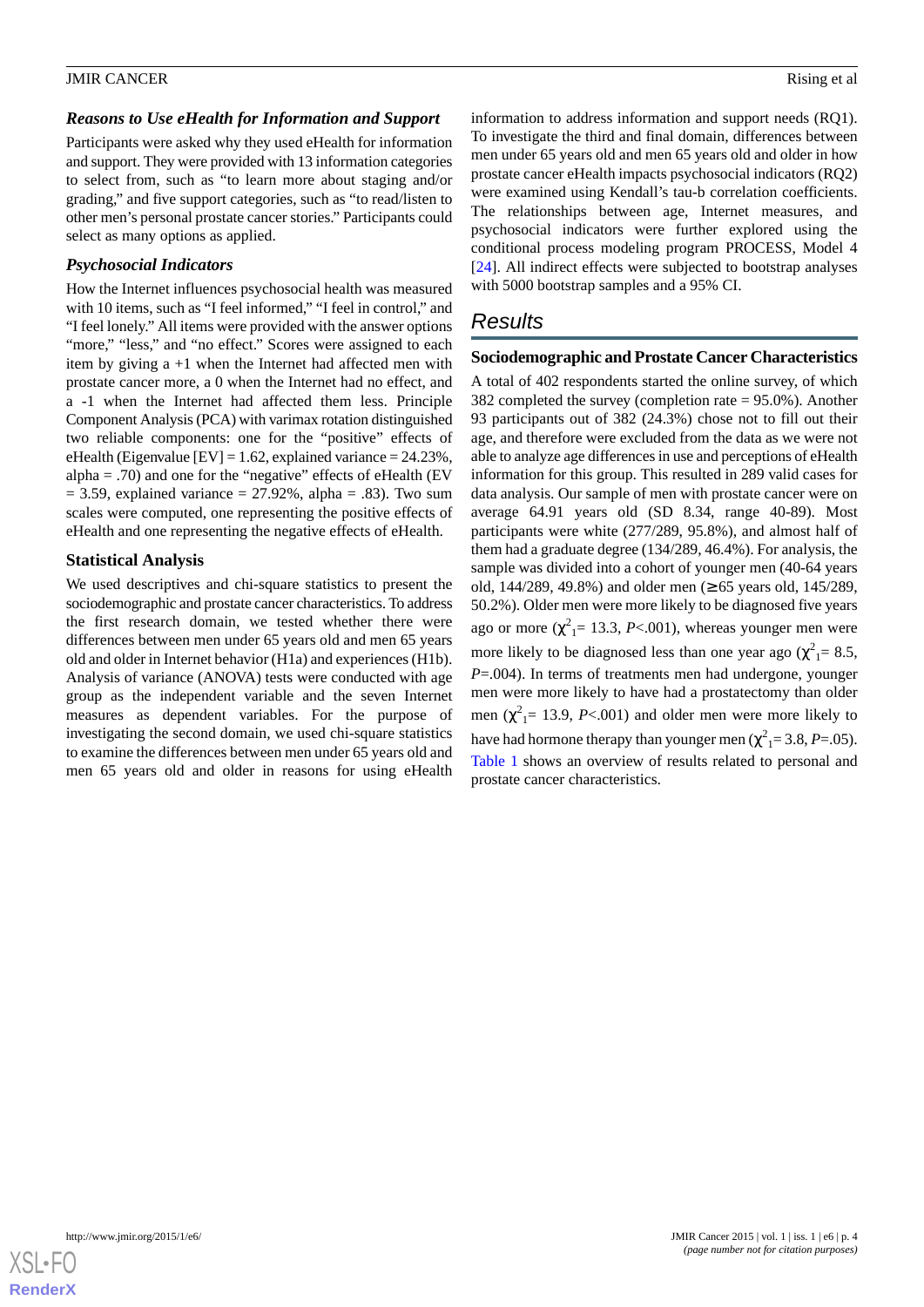<span id="page-4-0"></span>**Table 1.** Personal and prostate cancer characteristics  $(n=289)^{a}$ .

| Characteristics                            | Younger men $(< 65$ years),  |                                                              |  |  |  |
|--------------------------------------------|------------------------------|--------------------------------------------------------------|--|--|--|
|                                            | $n$ (%), mean (SD), or range | Older men $(\geq 65$ years),<br>$n$ (%), mean (SD), or range |  |  |  |
| Number of men per age group, $n$ $(\%)$    | 144 (49.8)                   | 145(50.2)                                                    |  |  |  |
| Age in years, mean (SD)                    | 58.28 (4.62)                 | 71.49 $(5.51)^b$                                             |  |  |  |
| Age in years, range                        | 40-64                        | 65-89                                                        |  |  |  |
| Ethnicity, n (%)                           |                              |                                                              |  |  |  |
| White                                      | 135 (93.8)                   | 142 (97.9)                                                   |  |  |  |
| African American/Black                     | 4(2.8)                       | 2(1.4)                                                       |  |  |  |
| Asian/Pacific Islander                     | 2(1.4)                       | 3(2.1)                                                       |  |  |  |
| Hispanic                                   | 2(1.4)                       | 2(1.4)                                                       |  |  |  |
| Native American/Alaska Native              | 2(1.4)                       | 0(0)                                                         |  |  |  |
| Education level, $n$ $(\%)$                |                              |                                                              |  |  |  |
| High school or less                        | 8(5.6)                       | 7(4.8)                                                       |  |  |  |
| Some college                               | 28 (19.4)                    | 35(24.1)                                                     |  |  |  |
| College graduate (Bachelor's degree)       | 43 (29.9)                    | 33 (22.8)                                                    |  |  |  |
| Graduate degree (Master's degree or above) | 65(45.1)                     | 69 (47.6)                                                    |  |  |  |
| Time since diagnosis, $n$ $(\%)$           |                              |                                                              |  |  |  |
| Less than 1 year ago                       | 36(25.0)                     | $16(11.0)^{c}$                                               |  |  |  |
| 1-2 years ago                              | 40(27.8)                     | 32(22.1)                                                     |  |  |  |
| 3-4 years ago                              | 36 (25.0)                    | 34(23.4)                                                     |  |  |  |
| 5 years ago or more                        | 32 (22.2)                    | 62 $(42.8)^{b}$                                              |  |  |  |
| Type of treatment, $n$ (%)                 |                              |                                                              |  |  |  |
| Prostatectomy                              | 79 (54.9)                    | 47 $(32.4)^{b}$                                              |  |  |  |
| Hormone therapy                            | 41 (28.5)                    | 58 $(40.0)^d$                                                |  |  |  |
| Radiation-external beam                    | 39(27.1)                     | 54 (37.2)                                                    |  |  |  |
| Watchful waiting/active surveillance       | 25(17.4)                     | 36(24.8)                                                     |  |  |  |
| Chemotherapy                               | 11(7.6)                      | 10(6.9)                                                      |  |  |  |
| Radiation—brachytherapy (implants)         | 10(6.9)                      | 19(13.1)                                                     |  |  |  |
| Proton beam therapy                        | 3(2.1)                       | 7(4.8)                                                       |  |  |  |
| Cryotherapy                                | 1(0.7)                       | 4(2.8)                                                       |  |  |  |
| Testicle removal                           | 0(0)                         | 0(0)                                                         |  |  |  |

<sup>a</sup>Some numbers do not add up to 100% due to missing data.

<sup>b</sup>Differs significantly from younger men (*P*<.001).

<sup>c</sup>Differs significantly from younger men  $(P=.004)$ .

<sup>d</sup>Differs significantly from younger men  $(P=.05)$ .

#### **Domain 1: Internet Behavior and Experiences**

To describe our findings regarding the first research domain, we found that the two age groups significantly differed on the frequency of Internet use (H1a)  $(F_{1,285} = 3.80, P = .05, \eta_p^2 = .01)$ 

and Internet experiences (H1b), such as level of comfort with the Internet ( $F_{1,286}$ = 6.31,  $P$ =.01,  $\eta_p^2$  = .02). The means show that men in the older cohort used the Internet less frequently than men in the younger cohort and also felt less comfortable using the Internet, confirming our hypothesis (see [Table 2](#page-5-0)).



[XSL](http://www.w3.org/Style/XSL)•FO **[RenderX](http://www.renderx.com/)**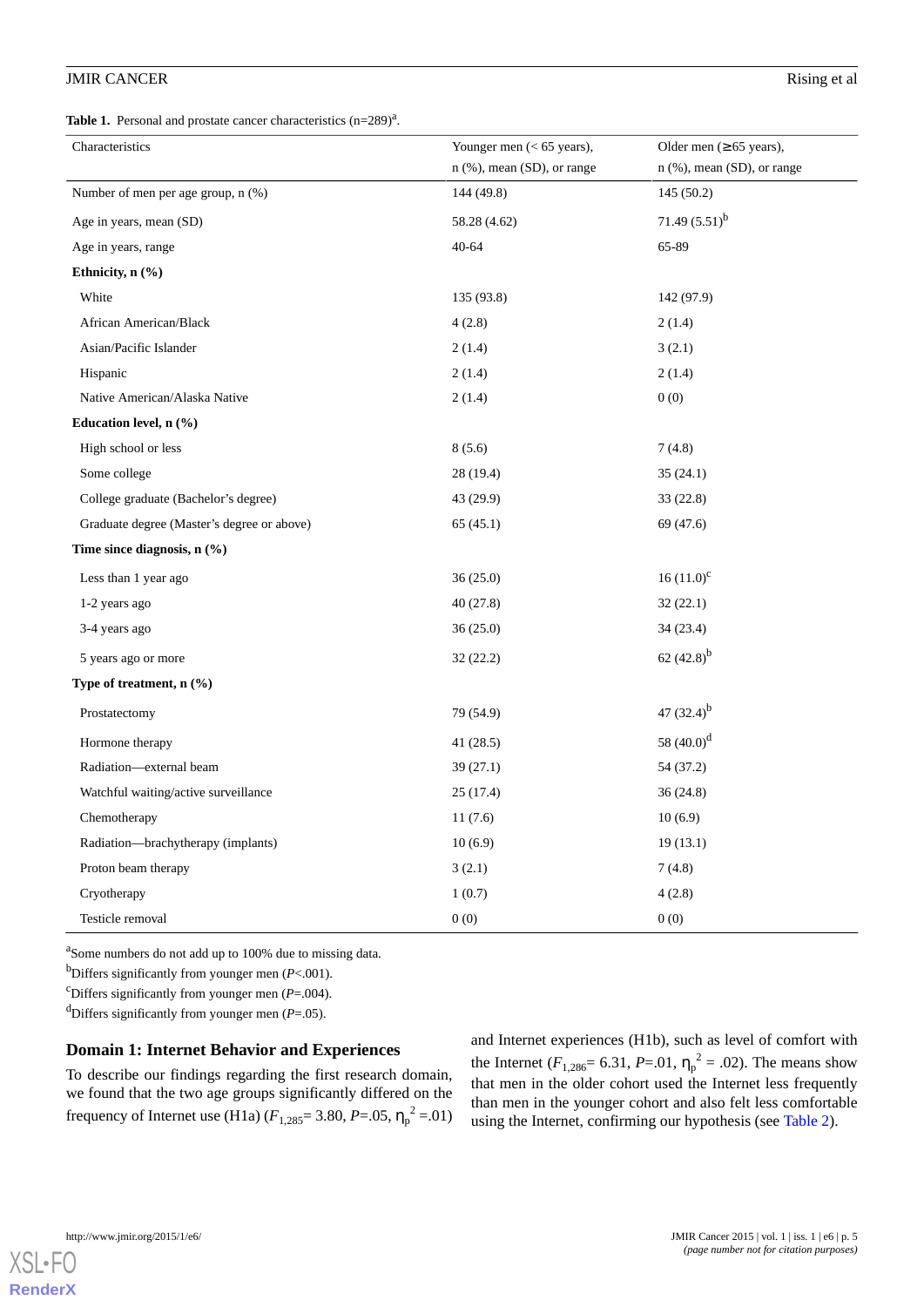<span id="page-5-0"></span>**Table 2.** Internet behavior and experiences among younger (< 65 years) and older (≥ 65 years) men with prostate cancer.

| Internet behavior and experiences <sup>a</sup> | Younger men $(< 65$ years),<br>mean $(SD)$ | Older men $(\geq 65$ years),<br>mean $(SD)$ |
|------------------------------------------------|--------------------------------------------|---------------------------------------------|
| Internet use                                   | 4.84(0.39)                                 | 4.74 $(0.47)^{b}$                           |
| Internet access                                | 4.60(1.00)                                 | 4.54(0.88)                                  |
| Internet comfort <sup>c</sup>                  | 3.85(0.39)                                 | 3.72 $(0.49)^d$                             |
| Internet use for prostate cancer information   | 3.78(1.10)                                 | 3.81(1.09)                                  |
| Information-seeking difficulty                 | 2.57(0.96)                                 | 2.58(0.88)                                  |
| Internet personal applicability                | 3.67(0.67)                                 | 3.59(0.66)                                  |
| Internet trust                                 | 3.76(0.66)                                 | 3.68(0.66)                                  |

<sup>a</sup>All measures were assessed using a 5-point Likert-type scale.

b<sub>D</sub>iffers significantly compared to younger men ( $P = .05$ ).

 $c<sup>c</sup>$  Level of comfort with the Internet was measured on a 4-point Likert scale.

<sup>d</sup>Differs significantly compared to younger men  $(P=.01)$ .

# **Domain 2: Reasons to Use eHealth for Information and Support Needs**

The second domain investigated (RQ1) showed that the most frequently selected reasons to address information needs were to learn more about available treatments (255/289, 88.2%), to learn more about the effects of treatment (245/289, 84.8%), and to keep up to date with prostate cancer research (237/289, 82.0%). We found that men in the younger cohort used the Internet more often to be informed about treatment options  $(\chi^2_{\phantom{2}1}^{\phantom{2}}$ 4.4,  $P = .04$ ) and to learn more about staging/grading ( $\chi^2$ <sub>1</sub> = 7.7,

*P*=.01) than men in the older cohort. Our results showed that the most common reasons to use eHealth to address support needs were to read and/or listen to other men's prostate cancer stories (192/289, 66.4%), to offer their own personal prostate cancer stories (136/289, 47.1%), and to get personal opinions to help make a treatment decision (135/289, 46.7%). Our results revealed that men in the younger cohort used the Internet significantly more often than older men to get emotional support and encouragement online ( $\chi^2$ <sub>1</sub>= 12.0, *P*=.001). [Table 3](#page-6-0) provides an overview of the information and support needs.

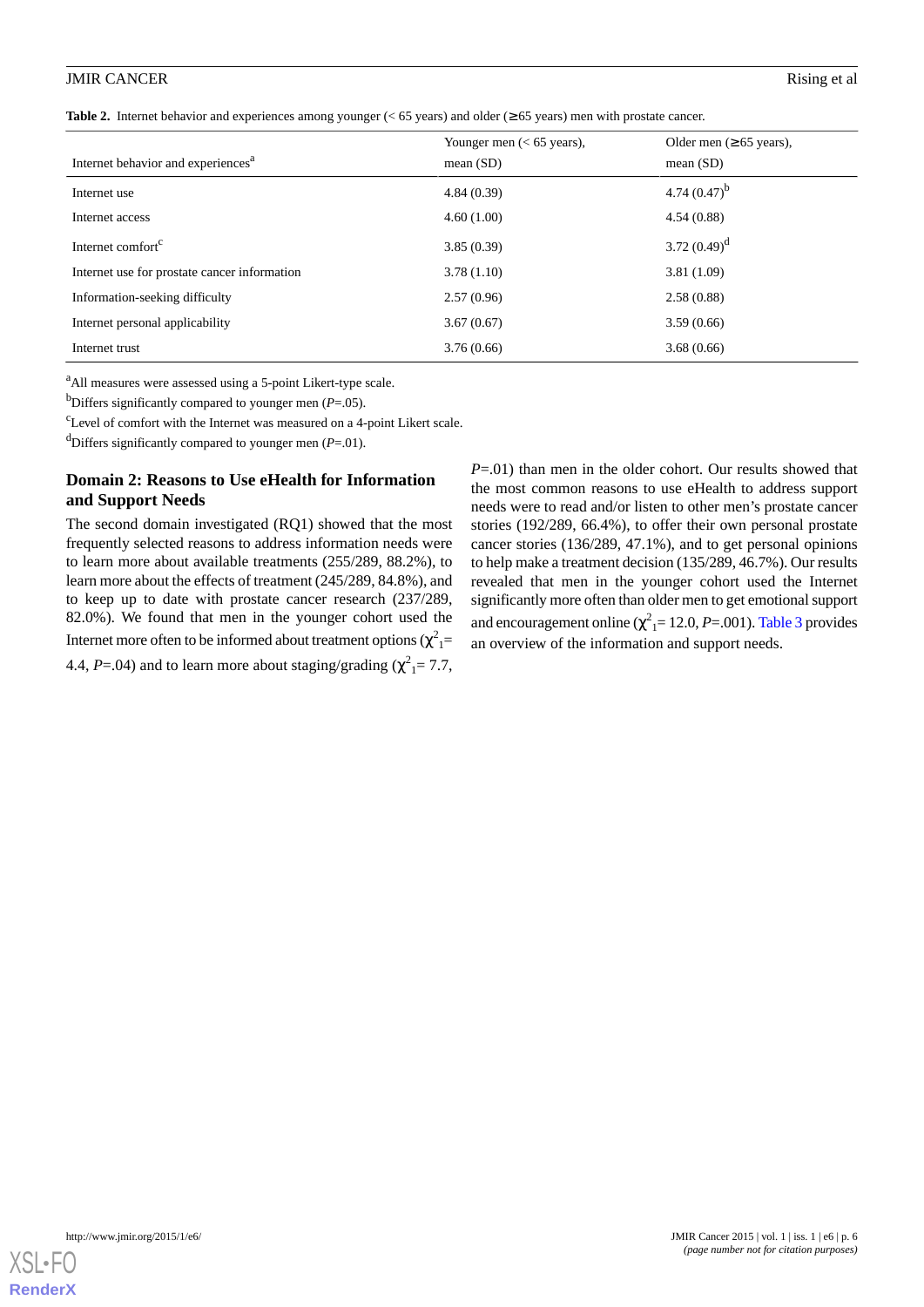<span id="page-6-0"></span>**Table 3.** Reasons to use eHealth for information and support needs among younger (< 65 years) and older (≥ 65 years) men with prostate cancer.

|                                                            | Younger men $(<$ 65 years) | Older men $(\geq 65$ years) |
|------------------------------------------------------------|----------------------------|-----------------------------|
| Reasons to use eHealth <sup>a</sup>                        | $(n=144)$ , n $(\%)$       | $(n=145)$ , n $(\% )$       |
| To learn more about available treatments                   | 129(89.6)                  | 126(86.9)                   |
| To learn more about the effects of treatment               | 122(84.7)                  | 123 (84.8)                  |
| To keep up to date with prostate cancer research           | 115(79.9)                  | 122(84.1)                   |
| To learn more about recurrence of prostate cancer          | 101(70.1)                  | 98 (67.6)                   |
| To be informed about treatment options                     | 114 (79.2)                 | 98 $(67.6)^b$               |
| To know what questions to ask my doctor                    | 112(77.8)                  | 101(69.7)                   |
| To learn more about staging and/or grading                 | 113(78.5)                  | 93 $(64.1)^c$               |
| To learn more about self-management                        | 79 (54.9)                  | 87 (60.0)                   |
| To make sure what the doctor told me is correct            | 66 (45.8)                  | 66 (45.5)                   |
| To make a treatment decision using a website tool          | 54 (37.5)                  | 53 (36.6)                   |
| To check out my doctor's reputation                        | 52(36.1)                   | 44 (30.3)                   |
| To get a second opinion                                    | 39(27.1)                   | 55 (37.9)                   |
| To learn more about and/or enroll in a clinical trial      | 41(28.5)                   | 41(28.3)                    |
| To read/listen to other men's prostate cancer stories      | 96(66.7)                   | 96(66.2)                    |
| To offer my personal prostate cancer story                 | 64 (44.4)                  | 72 (49.7)                   |
| To get personal opinions to help decision making           | 64 (44.4)                  | 71(49.0)                    |
| To get personal opinions to help address treatment effects | 58 (40.3)                  | 69 (47.6)                   |
| To get emotional support and encouragement                 | 48 (33.3)                  | $22(15.2)^d$                |

<sup>a</sup>More than one reason to use eHealth for information needs could be selected. Reasons are presented from most frequently selected reasons to least frequently selected reasons.

b Percentage differs significantly compared to younger men (*P*=.04).

<sup>c</sup>Percentage differs significantly compared to younger men  $(P=01)$ .

d Percentage differs significantly compared to younger men (*P*=.001).

#### **Domain 3: Impact on Psychosocial Indicators**

Examining the third and final domain (RQ2), we found that increasing age was positively related to negative psychosocial indictors, indicating that older men with prostate cancer were more likely to feel lonely, depressed, anxious, and scared as a result of using the Internet for prostate cancer eHealth than men in the younger cohort (tau-b=.17, *P*=.002). We found that positive psychosocial indicators were positively related to Internet use (tau-b=.16, *P*=.004), Internet use for prostate cancer (tau-b=.14, *P*=.005), personal applicability of the Internet (tau-b=.15, *P*=.004), and Internet trust (tau-b=.21, *P*<.001). This indicates that more frequent use of the Internet, personally

relevant information on the Internet, and higher trust in the Internet might result in a more positive experience of using the Internet. Furthermore, positive psychosocial indicators were negatively related to the level of difficulty in use of the Internet (tau-b= $-.12$ ,  $P = .02$ ), indicating that the easier it is to use the Internet, the more positive experience men have with the Internet. In addition, negative psychosocial indicators were significantly and negatively related to Internet trust (tau-b=-.11, *P*=.04), suggesting that less trust in Internet information may lead to a more negative experience of the Internet. Factor loadings for psychosocial indicators are displayed in [Table 4](#page-7-0) and correlation coefficients in [Table 5.](#page-7-1)

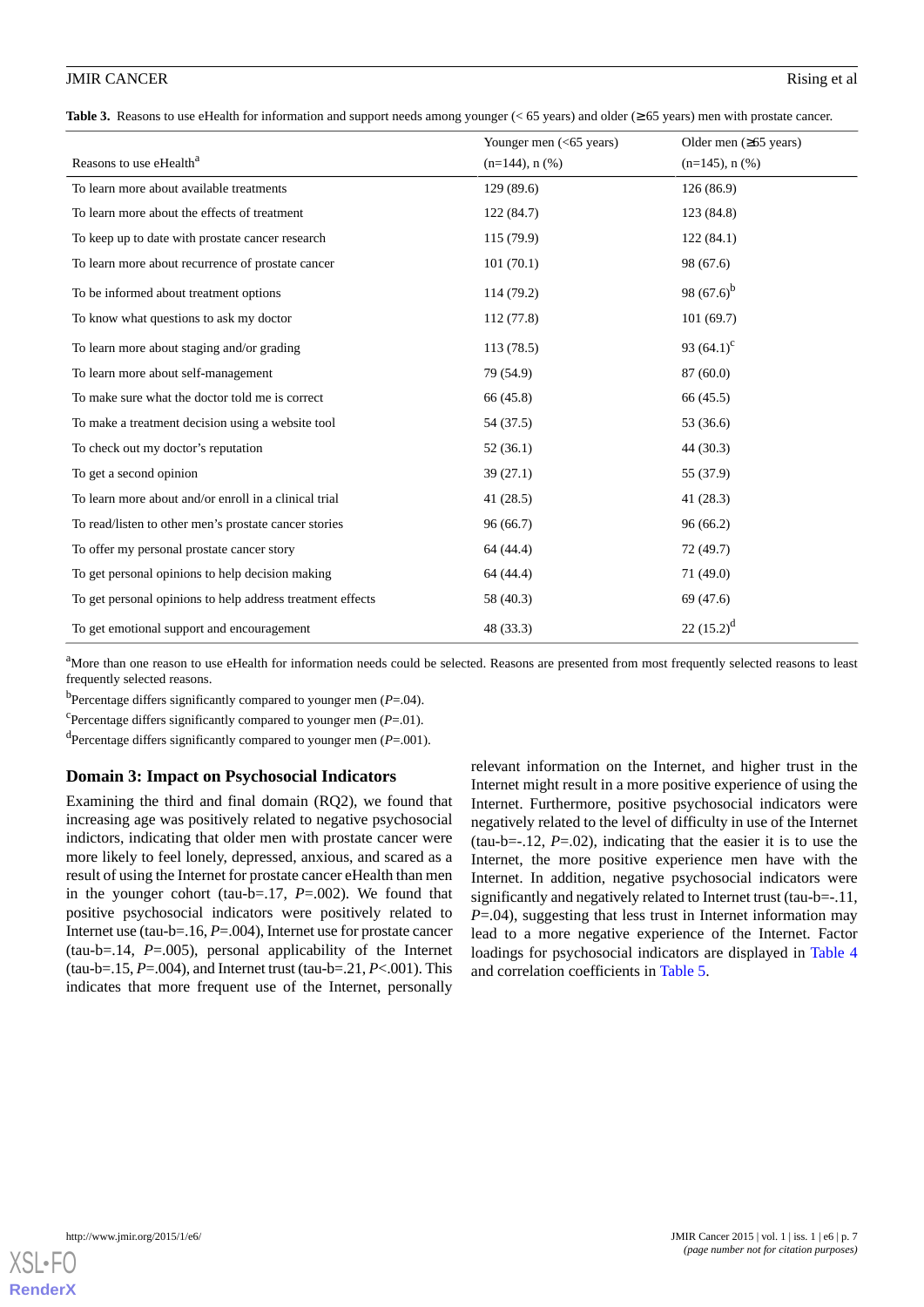<span id="page-7-0"></span>**Table 4.** Factor loadings for psychosocial indicators.

| Psychosocial indicators <sup>a</sup>                     | Component 1, $r$ | Component 2, $r$ |
|----------------------------------------------------------|------------------|------------------|
| I feel in control                                        | .68 <sup>b</sup> | $-.19$           |
| I feel like I can cope                                   | .63              | $-.33$           |
| I feel connected with others living with prostate cancer | .63              | $-.02$           |
| I feel connected with my spouse/partner                  | .60              | .01              |
| I feel confident about my treatment decision             | .60              | $-.23$           |
| I feel informed                                          | .59              | $-.09$           |
| I feel scared                                            | $-.08$           | .85              |
| I feel depressed                                         | $-.13$           | .84              |
| I feel lonely                                            | $-.10$           | .83              |
| I feel anxious/stressed                                  | $-.26$           | .69              |

<sup>a</sup>Negatively phrased items were not reversely recoded as Principle Component Analysis (PCA) distinguished the same two scales and same factor loadings when using the negatively phrased items.

<span id="page-7-1"></span><sup>b</sup>Italic numbers indicate which items load onto which components.

**Table 5.** Correlations between age, Internet measures, and psychosocial indicators.

|                                                     | Correlations between age, Internet measures, and psychosocial indicators, |                  |              |                  |           |            |                |                          |        |     |
|-----------------------------------------------------|---------------------------------------------------------------------------|------------------|--------------|------------------|-----------|------------|----------------|--------------------------|--------|-----|
| Age, Internet measures, and psychosocial indicators | Kendall's tau-b <sup>a</sup>                                              |                  |              |                  |           |            |                |                          |        |     |
|                                                     | 1.                                                                        | 2.               | 3.           | 4.               | 5.        | 6.         | 7.             | 8.                       | 9.     | 10. |
| 1. $Age^b$                                          |                                                                           |                  |              |                  |           |            |                |                          |        |     |
| 2. Positive dimensions                              | $-.08$                                                                    |                  |              |                  |           |            |                |                          |        |     |
| 3. Negative dimensions                              | .17 <sup>c</sup>                                                          | $-31^d$          |              |                  |           |            |                |                          |        |     |
| 4. Internet use                                     | $-12^{e}$                                                                 | .16 <sup>f</sup> | .04          |                  |           |            |                |                          |        |     |
| 5. Internet access                                  | $-.12^g$                                                                  | .07              | $\mathbf{0}$ | .33 <sup>d</sup> | ä,        |            |                |                          |        |     |
| 6. Internet comfort                                 | $-16^h$                                                                   | .10              | $-.01$       | .44 <sup>d</sup> | $.37^{i}$ |            |                |                          |        |     |
| 7. Internet use for prostate cancer information     | .01                                                                       | .14 <sup>h</sup> | $-.05$       | .14 <sup>h</sup> | .09       | .07        |                |                          |        |     |
| 8. Information-seeking difficulty <sup>J</sup>      | $\overline{0}$                                                            | $-.12^{k}$       | $-.02$       | $-.05$           | $-.08$    | $-.13^{k}$ | $\overline{0}$ | $\overline{\phantom{a}}$ |        |     |
| 9. Internet personal applicability                  | $-.04$                                                                    | .15 <sup>f</sup> | $-.07$       | .06              | $.15^h$   | .06        | .04            | $-.32d$                  |        |     |
| 10. Internet trust                                  | $-.05$                                                                    | .21 <sup>d</sup> | $-11^{g}$    | .03              | $13^1$    | .09        | $\mathbf{0}$   | $-.181$                  | $42^d$ |     |

<sup>a</sup>Correlation coefficients are Kendall's tau-b coefficients for ordinal level variables.

<sup>b</sup>Age as dichotomous variable. Using the continuous variable of age resulted in the same results.

<sup>c</sup>The correlation was significant ( $P = .002$ ).

<sup>d</sup>The correlation was significant (*P*<.001).

<sup>e</sup>The correlation was significant ( $P = .05$ ).

<sup>f</sup>The correlation was significant ( $P = .004$ ).

<sup>g</sup>The correlation was significant ( $P = .04$ ).

<sup>h</sup>The correlation was significant ( $P=01$ ).

<sup>i</sup>The correlation was significant (*P*=.001).

<sup>j</sup>The higher the score, the more difficult information seeking was perceived.

<sup>k</sup>The correlation was significant ( $P = .02$ ).

<sup>1</sup>The correlation was significant ( $P = .03$ ).

When further exploring the relationships between age, Internet measures, and psychosocial indicators, we found a significant negative mediated effect of age on the positive psychosocial

[XSL](http://www.w3.org/Style/XSL)•FO **[RenderX](http://www.renderx.com/)** dimension through Internet use. The model showed an insignificant direct effect of age on positive psychosocial indicators ( $b$ =-0.35,  $P$ =.17), but a significant indirect effect of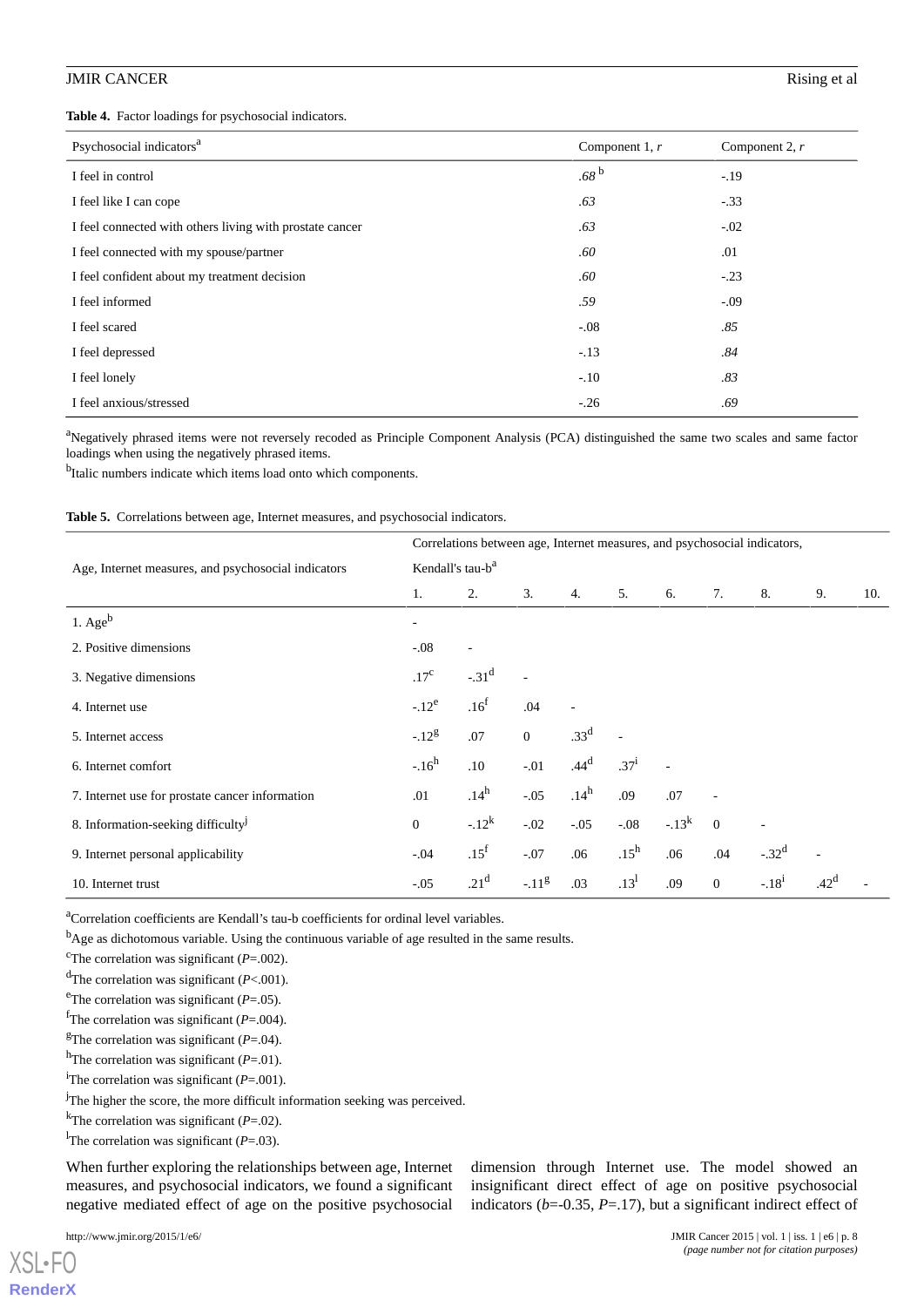age on the positive psychosocial dimension via Internet use  $(b=0.10, 95\% \text{ CI } -0.28 \text{ to } 0)$ . This suggests that older men use the Internet less than their younger counterparts, which causes them to have a less positive experience when using the Internet (see [Figure 1\)](#page-8-0).

<span id="page-8-0"></span>Figure 1. Mediation model: The effect of age on positive psychosocial indicators through Internet use. Unstandardized regression coefficients are presented. (a) Age as dichotomous variable. Using the continuous variable of age resulted in the mediation effect. (b) Significant at 95% CI -0.28 to 0.  $(c)$  P=.001.



# *Discussion*

# **Principal Findings**

Our findings show that there may be age-related differences in use and perceptions about prostate cancer eHealth information and support among men with prostate cancer. Perhaps most provocative, when men were asked how prostate cancer information and/or support found on the Internet affected them,

http://www.jmir.org/2015/1/e6/ JMIR Cancer 2015 | vol. 1 | iss. 1 | e6 | p. 9

[XSL](http://www.w3.org/Style/XSL)•FO **[RenderX](http://www.renderx.com/)**

men in the older cohort were more likely to report that it made them feel lonely, depressed, anxious/stressed, and scared, for example (negative psychosocial indicators). We also found significant positive associations between measures of Internet use and, for instance, feeling informed, in control, and confident about treatment decision (positive psychosocial indicators). Moreover, we found that Internet use mediated the association between age and the positive dimension of psychosocial indicators, which shows that greater use of the Internet among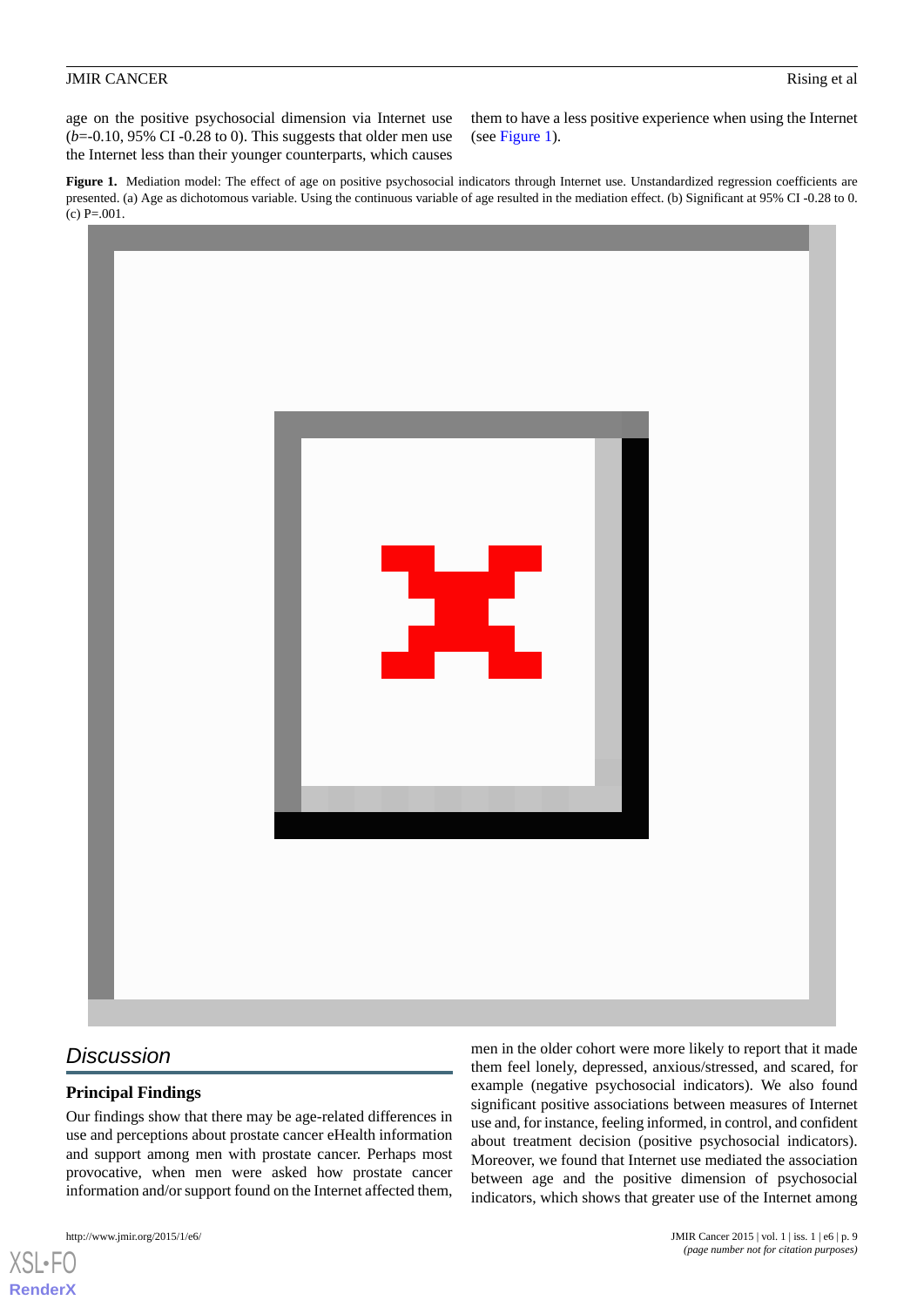men in the younger cohort, in particular, appears to lead to a more positive psychosocial response to prostate cancer eHealth. That men in our younger cohort were significantly more likely to use the Internet and feel comfortable with using the Internet is consistent with findings from past investigations [[13](#page-10-12)[,25](#page-11-4)].

We also explored whether our two cohorts would differ in reasons for using prostate cancer eHealth. We found that, when compared to older men, men in the younger cohort used eHealth information significantly more to be informed about treatment options and to learn more about staging and/or grading. Additionally, younger men reported using communication for emotional support and encouragement significantly more often than older men. Although a significant difference in time since diagnosis between the cohorts might partially explain this finding—older men had a longer time since diagnosis—it is still worthy of attention. Dickerson et al [\[2](#page-10-1)] describe online social support as an "online friendship." It is possible that such friendships can provide emotional support and encouragement, and in a format that younger men are comfortable with navigating as experienced Internet users. Because men under 65 years old make up a relatively smaller proportion of the prostate cancer population, it is possible that they have a more difficult time finding support in their own social circles when compared to older aged men. Online social networks may offer a way to generate new social circles that would not have been possible prior to the existence of nonstatic Web technologies [[26\]](#page-11-5). Our study may have uncovered an important distinction in the eHealth needs of men with prostate cancer who are diagnosed at younger ages, a rapidly growing segment of the prostate cancer population [\[8\]](#page-10-7), however, further investigation is needed.

# **Study Limitations**

Although our findings shed light on the fact that there may be age-related differences in the use of prostate cancer eHealth and perceptions about how it affects one's psychosocial health, these results should be interpreted with caution. Since there was a significant difference between cohorts in time since diagnosis (longer time since diagnosis for the older cohort) and types of treatment regimens (greater frequency of hormone therapy over prostatectomy for the older cohort), our findings might have detected differences in use and perceptions based on time since diagnosis or treatment regimen. For example, men diagnosed longer ago may use certain features of eHealth less or more frequently, which was not measured in this study. Furthermore, treatment effects on psychosocial health, such as depression or anxiety, as well as baseline predispositions related to depression, anxiety, and coping ability may have influenced participants' responses about the specific effect of eHealth on their psychosocial health. Finally, certain treatment effects, such as cognitive effects associated with hormone therapy, could have influenced findings related to use and perceptions of prostate cancer eHealth [\[27](#page-11-6)].

Other limitations of this study included those related to selection bias. While the sample was fairly representative of the prostate cancer population based on age distribution [[6\]](#page-10-5), the findings are not generalizable to the entire prostate cancer population since the survey sample was predominantly non-Hispanic white,

well-educated men, with easy access to the Internet. Because our sampling strategy involved voluntary recruitment of men from prostate cancer social networks, it is not surprising that both cohorts were relatively frequent and comfortable Internet users. It may also explain why we did not detect significant differences between cohorts for several measures of Internet behavior or experiences, such as ease of access to the Internet, frequency of use of the Internet to seek prostate cancer eHealth, and level of trust in prostate cancer eHealth. Furthermore, as we dealt with cross-sectional data, we can only suggest that Internet behavior and experience may lead to positive or negative psychosocial experiences as a result of using eHealth. It could also be the case that, for instance, due to negative psychosocial experiences with prostate cancer eHealth, men trust the Internet less, and therefore use the Internet less as a source of information and support.

### **Implications and Directions for Future Research and Practice**

There are several implications of this study for future research and practice. As described by Harden et al [[28\]](#page-11-7) and reiterated by Bjørnes et al [[1](#page-10-0)], men with prostate cancer have a great deal of information and support needs, but each man needs different information or needs the information to be presented differently. Our study findings show that eHealth information and support needs for prostate cancer may vary by age, in particular. With respect to tailoring of future eHealth interventions, men under 65 years old may benefit from nonstatic Web technologies so that they can receive ample emotional support and encouragement in addition to informational support. In turn, men 65 years and older may benefit from assistance with using the Internet in more advanced ways, since increased Internet experience and comfort with use may promote positive psychosocial effects, such as feeling more in control and informed about prostate cancer. Nevertheless, future research is needed to unravel age-related factors underlying age-related differences to be better able to tailor prostate cancer eHealth information to men's information and support needs.

Kreps [[29\]](#page-11-8) describes the importance of audience analysis to better meet audience needs related to Internet information technologies. With this recommendation in mind, future prostate cancer eHealth studies that build on these study findings should not only analyze men by age, but also by ethnicity. Whether or not men who were underrepresented in this study use and perceive prostate cancer eHealth in the same way as their non-Hispanic, white counterparts remains in question. We particularly recommend that future studies include a representative sample of men from different racial backgrounds, particularly African-American/black men given their two-fold increased risk for prostate cancer when compared to white men. We also suggest inclusion of other population segments that may be impacted by the "digital divide," such as men with different levels of education and income, and those who live in urban versus rural areas  $[30]$  $[30]$ . Most importantly, the understanding and appreciation of diverse audience segments gleaned from research should be used to inform translation of evidence to practice.

```
XSI - F(RenderX
```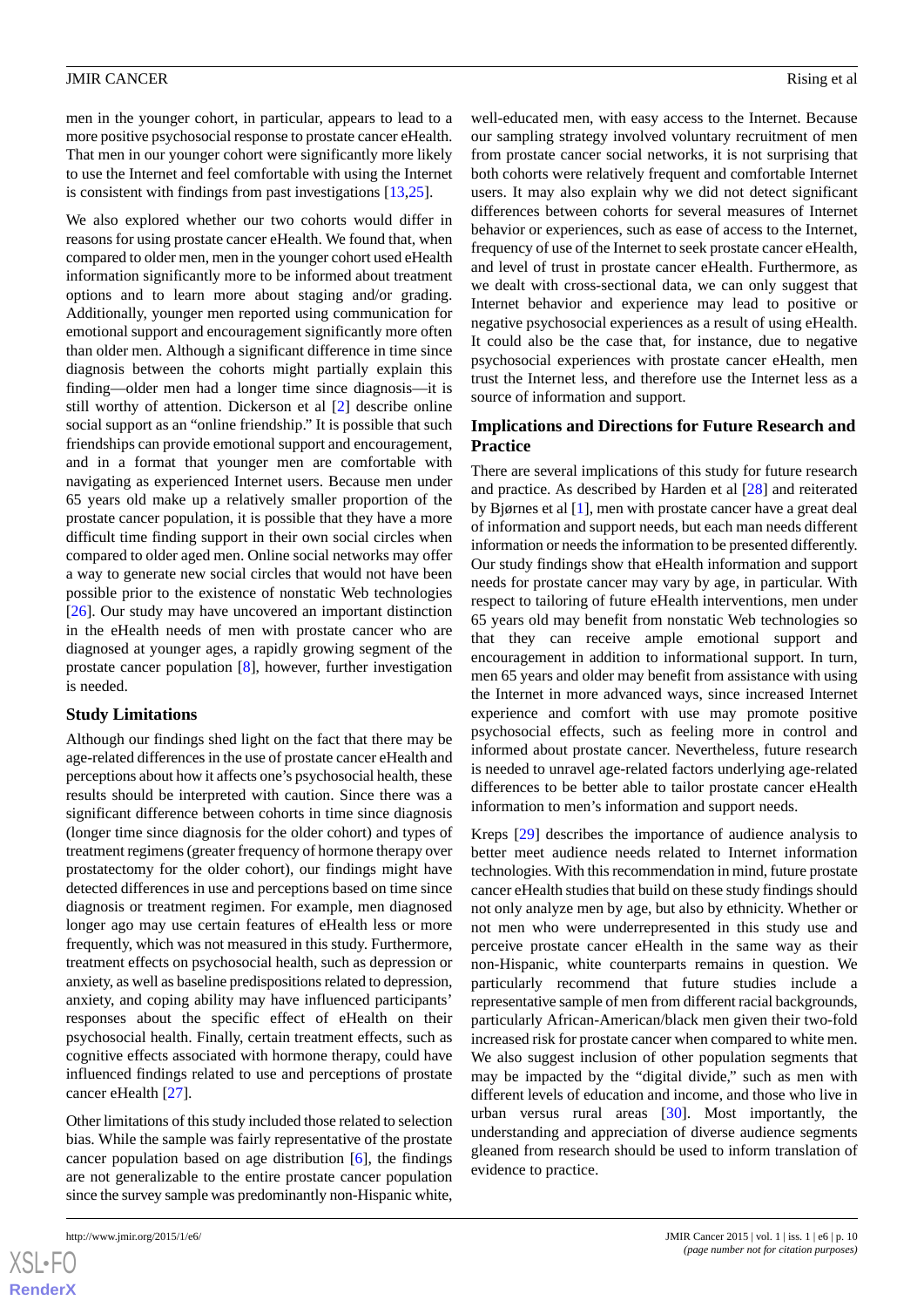# **Acknowledgments**

The authors wish to thank Samira Hosseini, Selamawit Tesfaya, James Zabora, the facilitators of the prostate cancer support groups of Life with Cancer of Inova Health System, and the administrators of the "New" Prostate Cancer InfoLink Social Network, His Prostate Cancer website, and the Association of Cancer Online Forums Prostate Problems Mailing List for their assistance with data collection.

# **Conflicts of Interest**

None declared.

# <span id="page-10-0"></span>**References**

- <span id="page-10-1"></span>1. Bjørnes CD, Nøhr C, Delmar C, Laursen BS. Men with prostate cancer and the accessibility to information—A literature review. Open J Nurs 2011;01(02):15-25. [doi: [10.4236/ojn.2011.12003](http://dx.doi.org/10.4236/ojn.2011.12003)]
- <span id="page-10-2"></span>2. Dickerson SS, Reinhart A, Boemhke M, Akhu-Zaheya L. Cancer as a problem to be solved: Internet use and provider communication by men with cancer. Comput Inform Nurs 2011 Jul;29(7):388-395. [doi: [10.1097/NCN.0b013e3181f9ddb1\]](http://dx.doi.org/10.1097/NCN.0b013e3181f9ddb1) [Medline: [20975535](http://www.ncbi.nlm.nih.gov/entrez/query.fcgi?cmd=Retrieve&db=PubMed&list_uids=20975535&dopt=Abstract)]
- <span id="page-10-3"></span>3. Broom A. The eMale: Prostate cancer, masculinity and online support as a challenge to medical expertise. J Sociol 2005;41:87-104. [doi: [10.1177/1440783305050965](http://dx.doi.org/10.1177/1440783305050965)]
- <span id="page-10-4"></span>4. Gooden RJ, Winefield HR. Breast and prostate cancer online discussion boards: A thematic analysis of gender differences and similarities. J Health Psychol 2007 Jan;12(1):103-114. [doi: [10.1177/1359105307071744\]](http://dx.doi.org/10.1177/1359105307071744) [Medline: [17158844](http://www.ncbi.nlm.nih.gov/entrez/query.fcgi?cmd=Retrieve&db=PubMed&list_uids=17158844&dopt=Abstract)]
- <span id="page-10-5"></span>5. Eysenbach G. What is e-health? J Med Internet Res 2001;3(2):E20 [[FREE Full text\]](http://www.jmir.org/2001/2/e20/) [doi: [10.2196/jmir.3.2.e20\]](http://dx.doi.org/10.2196/jmir.3.2.e20) [Medline: [11720962](http://www.ncbi.nlm.nih.gov/entrez/query.fcgi?cmd=Retrieve&db=PubMed&list_uids=11720962&dopt=Abstract)]
- <span id="page-10-6"></span>6. Howlader N, Noone AM, Krapcho M, Garshell J, Miller D, Altekruse SF, et al. SEER Cancer Statistics Review, 1975-2011. Bethesda, MD: National Cancer Institute; 2014 Dec 17. URL: [http://seer.cancer.gov/csr/1975\\_2011/](http://seer.cancer.gov/csr/1975_2011/) [accessed 2014-12-23] [[WebCite Cache ID 6V2IcohQg\]](http://www.webcitation.org/

                                6V2IcohQg)
- <span id="page-10-7"></span>7. Li J, German R, King J, Joseph D, Thompson T, Wu X, et al. Recent trends in prostate cancer testing and incidence among men under age of 50. Cancer Epidemiol 2012 Apr;36(2):122-127. [doi: [10.1016/j.canep.2011.10.014](http://dx.doi.org/10.1016/j.canep.2011.10.014)] [Medline: [22112545](http://www.ncbi.nlm.nih.gov/entrez/query.fcgi?cmd=Retrieve&db=PubMed&list_uids=22112545&dopt=Abstract)]
- <span id="page-10-9"></span><span id="page-10-8"></span>8. Li J, Djenaba JA, Soman A, Rim SH, Master VA. Recent trends in prostate cancer incidence by age, cancer stage, and grade, the United States, 2001-2007. Prostate Cancer 2012;2012:691380 [\[FREE Full text\]](http://dx.doi.org/10.1155/2012/691380) [doi: [10.1155/2012/691380](http://dx.doi.org/10.1155/2012/691380)] [Medline: [23251806](http://www.ncbi.nlm.nih.gov/entrez/query.fcgi?cmd=Retrieve&db=PubMed&list_uids=23251806&dopt=Abstract)]
- <span id="page-10-10"></span>9. Sidana A, Hernandez DJ, Feng Z, Partin AW, Trock BJ, Saha S, et al. Treatment decision-making for localized prostate cancer: What younger men choose and why. Prostate 2012 Jan;72(1):58-64. [doi: [10.1002/pros.21406\]](http://dx.doi.org/10.1002/pros.21406) [Medline: [21520163\]](http://www.ncbi.nlm.nih.gov/entrez/query.fcgi?cmd=Retrieve&db=PubMed&list_uids=21520163&dopt=Abstract)
- <span id="page-10-11"></span>10. Albertsen PC, Moore DF, Shih W, Lin Y, Li H, Lu-Yao GL. Impact of comorbidity on survival among men with localized prostate cancer. J Clin Oncol 2011 Apr 1;29(10):1335-1341 [\[FREE Full text](http://jco.ascopubs.org/cgi/pmidlookup?view=long&pmid=21357791)] [doi: [10.1200/JCO.2010.31.2330\]](http://dx.doi.org/10.1200/JCO.2010.31.2330) [Medline: [21357791](http://www.ncbi.nlm.nih.gov/entrez/query.fcgi?cmd=Retrieve&db=PubMed&list_uids=21357791&dopt=Abstract)]
- <span id="page-10-12"></span>11. Staudinger UM, Bluck S. A view of midlife development from life-span theory. In: Lachman ME, editor. Handbook of Midlife Development. New York, NY: John Wiley & Sons, Inc; 2001:3-39.
- <span id="page-10-13"></span>12. Silliman RA, Troyan SL, Guadagnoli E, Kaplan SH, Greenfield S. The impact of age, marital status, and physician-patient interactions on the care of older women with breast carcinoma. Cancer 1997 Oct 1;80(7):1326-1334. [Medline: [9317187\]](http://www.ncbi.nlm.nih.gov/entrez/query.fcgi?cmd=Retrieve&db=PubMed&list_uids=9317187&dopt=Abstract)
- <span id="page-10-14"></span>13. File T, Ryan C. Computer and Internet Use in the United States: 2013. Washington, DC: US Census Bureau; 2014 Nov. URL:<http://www.census.gov/content/dam/Census/library/publications/2014/acs/acs-28.pdf> [accessed 2015-06-21] [[WebCite](http://www.webcitation.org/

                                6ZSohTCOZ) [Cache ID 6ZSohTCOZ\]](http://www.webcitation.org/

                                6ZSohTCOZ)
- <span id="page-10-15"></span>14. Kontos E, Blake KD, Chou WS, Prestin A. Predictors of eHealth usage: Insights on the digital divide from the Health Information National Trends Survey 2012. J Med Internet Res 2014;16(7):e172 [\[FREE Full text\]](http://www.jmir.org/2014/7/e172/) [doi: [10.2196/jmir.3117](http://dx.doi.org/10.2196/jmir.3117)] [Medline: [25048379](http://www.ncbi.nlm.nih.gov/entrez/query.fcgi?cmd=Retrieve&db=PubMed&list_uids=25048379&dopt=Abstract)]
- <span id="page-10-17"></span><span id="page-10-16"></span>15. Rutten LJ, Squiers L, Hesse B. Cancer-related information seeking: Hints from the 2003 Health Information National Trends Survey (HINTS). J Health Commun 2006;11 Suppl 1:147-156. [doi: [10.1080/10810730600637574](http://dx.doi.org/10.1080/10810730600637574)] [Medline: [16641080](http://www.ncbi.nlm.nih.gov/entrez/query.fcgi?cmd=Retrieve&db=PubMed&list_uids=16641080&dopt=Abstract)]
- <span id="page-10-18"></span>16. Norman CD, Skinner HA. eHealth literacy: Essential skills for consumer health in a networked world. J Med Internet Res 2006 Jun;8(2):e9 [\[FREE Full text\]](http://www.jmir.org/2006/2/e9/) [doi: [10.2196/jmir.8.2.e9](http://dx.doi.org/10.2196/jmir.8.2.e9)] [Medline: [16867972](http://www.ncbi.nlm.nih.gov/entrez/query.fcgi?cmd=Retrieve&db=PubMed&list_uids=16867972&dopt=Abstract)]
- <span id="page-10-19"></span>17. Xie B. Lifelong interactions: Older adults, health information, and the internet. Interactions 2008 Jul 01;15(4):44. [doi: [10.1145/1374489.1374499](http://dx.doi.org/10.1145/1374489.1374499)]
- 18. Becker SA. A study of web usability for older adults seeking online health resources. ACM Trans Comput Hum Interact 2004 Dec 01;11(4):387-406. [doi: [10.1145/1035575.1035578](http://dx.doi.org/10.1145/1035575.1035578)]
- 19. Rubel SK, Miller JW, Stephens RL, Xu Y, Scholl LE, Holden EW, et al. Testing the effects of a decision aid for prostate cancer screening. J Health Commun 2010 Apr;15(3):307-321. [doi: [10.1080/10810731003686614\]](http://dx.doi.org/10.1080/10810731003686614) [Medline: [20432110\]](http://www.ncbi.nlm.nih.gov/entrez/query.fcgi?cmd=Retrieve&db=PubMed&list_uids=20432110&dopt=Abstract)
- 20. Ruland CM, Maffei RM, Børøsund E, Krahn A, Andersen T, Grimsbø GH. Evaluation of different features of an eHealth application for personalized illness management support: Cancer patients' use and appraisal of usefulness. Int J Med Inform 2013 Jul;82(7):593-603. [doi: [10.1016/j.ijmedinf.2013.02.007\]](http://dx.doi.org/10.1016/j.ijmedinf.2013.02.007) [Medline: [23507561](http://www.ncbi.nlm.nih.gov/entrez/query.fcgi?cmd=Retrieve&db=PubMed&list_uids=23507561&dopt=Abstract)]

[XSL](http://www.w3.org/Style/XSL)•FO **[RenderX](http://www.renderx.com/)**